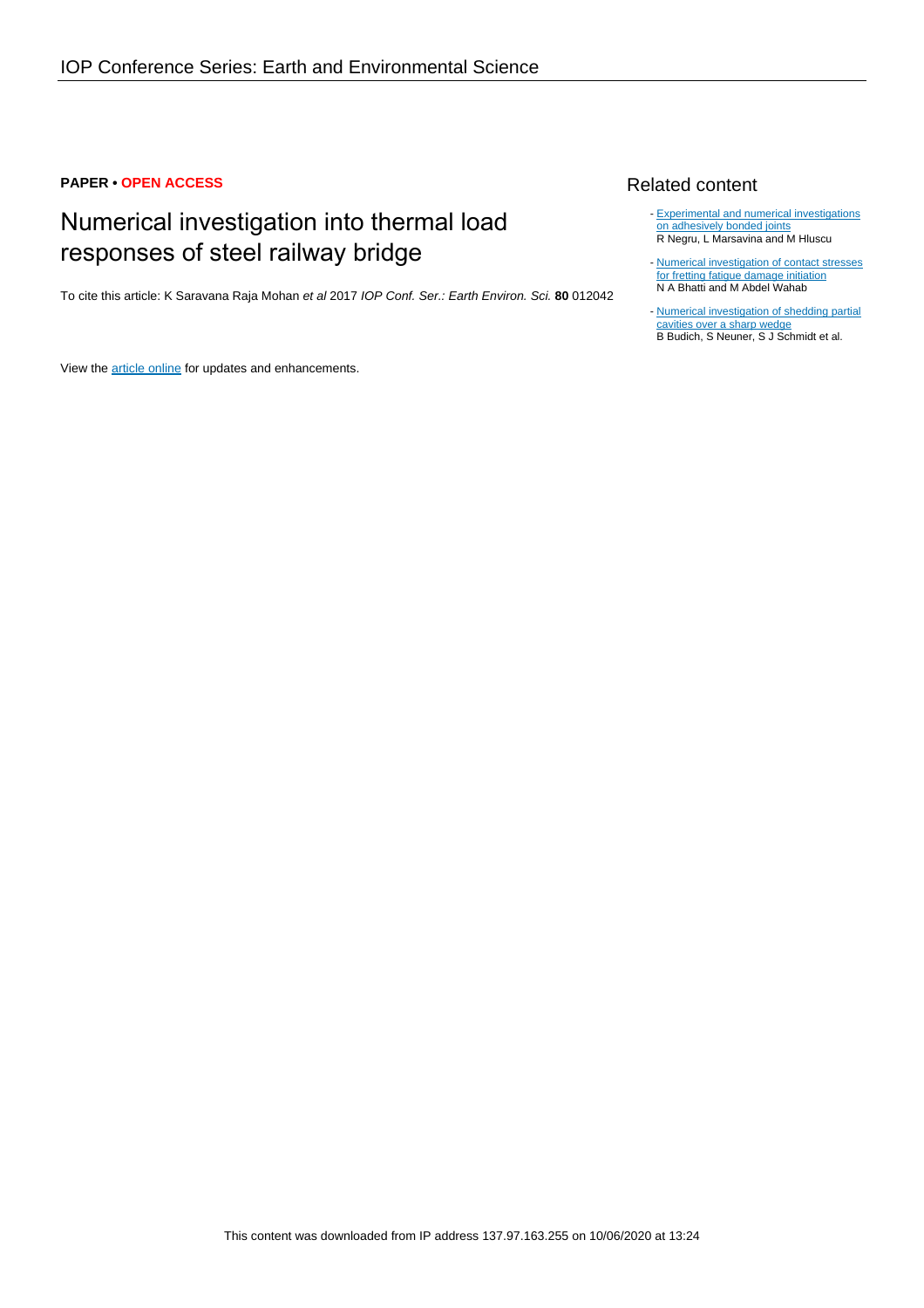# **Numerical investigation into thermal load responses of set ell railway bridge**

## **K** Saravana Raja Mohan<sup>1\*</sup>, **J** R Sreemathy<sup>1</sup> and U Saravana  $n^2$

<sup>1</sup>School of Civil Engineering, SASTRA University, Thanjavur, Tamil Nadu, India <sup>2</sup>Department of Structural Engineering, Indian Institute of Technology Madr Chennai, Tamil Nadu, India

### \*Email: srm@civil.sastra.edu

Abstract. Bridge design requires consides on of the extendition of the extending produced by temperature variations and the resultant thermal gradients the structure. Imperature fluctuation leads to expansion and contraction of  $\mathbf{b}$  and  $\mathbf{b}$  movements are taken care by providing expansion joints and bearings. Free mounts of a member can be restrained by imposing certain boundary condition  $\ell$  at the s<sup>trained</sup> member considerable allowances should be made for at the  $s^2$  in the considerable allowances should be made for the stresses resulting from is restrained conditions ince the additional deformations and stresses produced may affect be ultimate and seability limit states of the structure. If the reaction force generated by the restraints is very large, then its omission can lead to unsafe design. The principal objective of this research is to study the effects of temperature variation on stresses and definite the numerical model, based on finite element analysis and the tell strengthermal performance of the bridge. The selected bridge is analysis and the tell distribution and the corresponding thermal stresses and is analy and the text value field distribution and the corresponding thermal stresses and strains are calculated using the finite element software ABAQUS. A thorough understanding of the thermal lower sponses of a structure will result in safer and dependable design practices. **Regularity of Temperature variations; ABAQUS; Thermal stresses and variations** Numerical investigation into thermal load responses of<br>
railway bridge<br>
K-Sarasun Reja Molan", JR Secondary<br>
School of Civil Faginesian SASERA University<br>
The Change Taul School of Secondary<br>
Alternation School of Secondar

### strains

**1. Introduction**  $\frac{1}{2}$  regards both the magnitude and consequences of thermal stresses and strains in bridges are of a matrix  $\alpha$  dation to design engineers. Both the short-term transient daily temperature changes and the prolonged seasonal changes cause thermal stresses and strains in the bridge. For this thermal loads must be considered during bridge design and for the structural condition  $\epsilon$  during the lifetime of the structure. The primary focus of this study is to enhance the comprehension of the thermal behavior of steel bridges subjected to temperature variations.

[1] proposed a method to calculate thermal stresses and deflections in a statically determinate based on rigorous analyses by assuming constant longitudinal and transverse temperature, uniform temperature through the steel girder and linearly varying temperature through the cross section. [4] measured two-dimensional steady-state temperature distributions of a steel simple span bridge. To achieve a steady-state thermal condition, the top and bottom surfaces of the bridge were exposed to known thermal boundary conditions. Temperature and strain variations in the mid-span section were recorded. The finite element method was used to simulate the bridge conditions to verify

Content from this work may be used under the terms of the[Creative Commons Attribution 3.0 licence.](http://creativecommons.org/licenses/by/3.0) Any further distribution of this work must maintain attribution to the author(s) and the title of the work, journal citation and DOI. Published under licence by IOP Publishing Ltd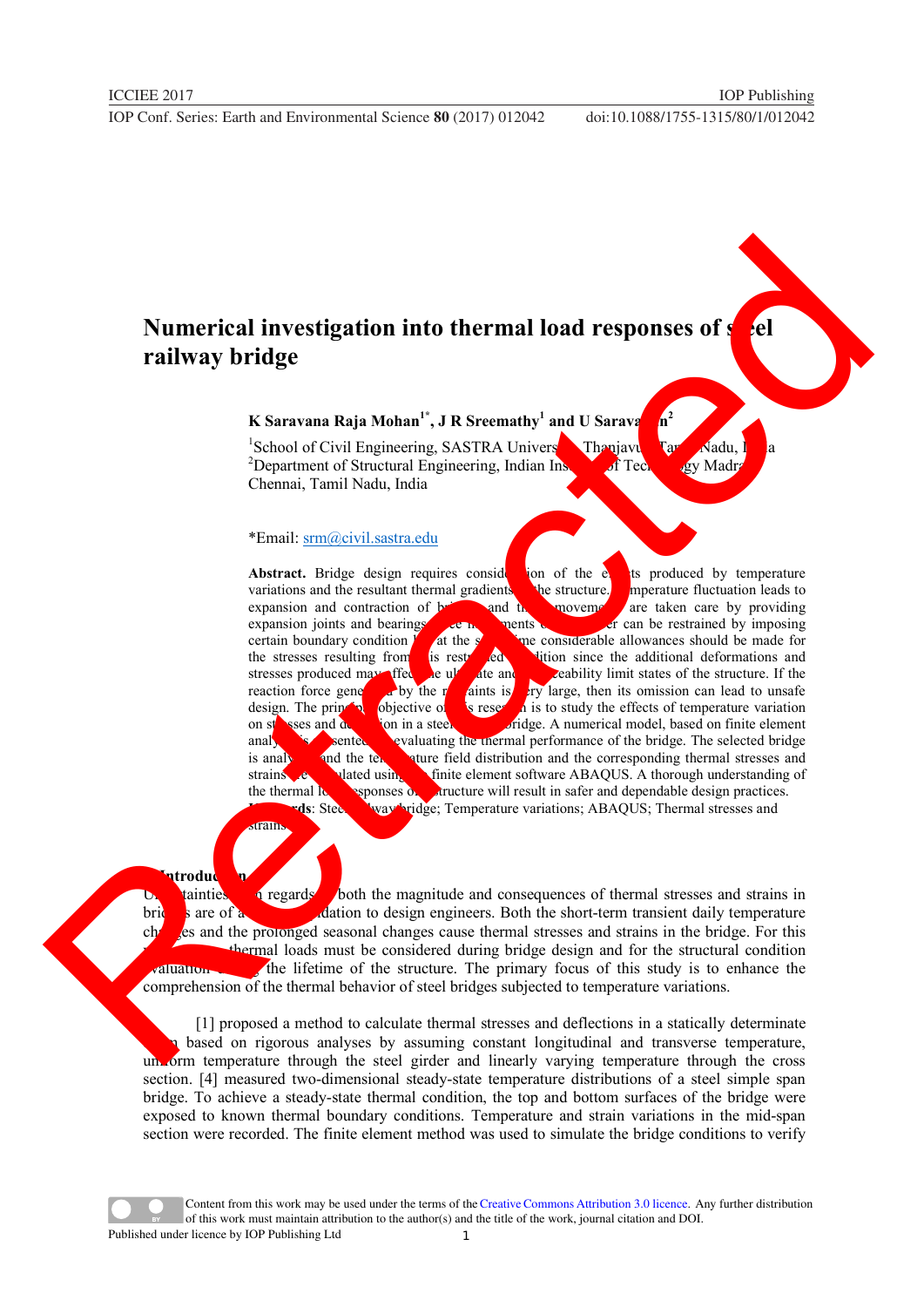its validity. [10] proposed a vertical temperature distribution for a steel girder bridge  $b\lambda$  on a synthesis of several theoretical and experimental studies on prototype bridges. [11] conducted twodimensional heat conduction analyses by assuming constant longitudinal temperature to  $p^2$ temperature distribution within steel bridges. They also reduced the two-dimensional models single dimensional models by further assuming constant transverse temperature. Based on finite element method,  $[14]$  developed a numerical model for the prediction of the temperature distribution of steel bridges with steel decks. The calculated temperatures were compared with the measurements taken from scaled models and good agreement was achieved.

The empirical formulae and boundary conditions of heat transfer in deges are first outlined<br>in solved using a general finite element software. ABNOUS to definite the rature and then solved using a general finite element software. ABNOUS to determine the temperature distribution and the consequent thermal stresses and strains. Following that, the effects of the effects of the effects of the effects of the effects of the effects of the effects of the effects of the effects of the effe on the representative bridge model are discussed in detail. Thereby, reliming investigation the temperature variation across the section of the selected representative bridge is conducted and the resulting thermal stresses and movements are discussed in detail. Thousand the track-bridge interaction resulting thermal stresses and movements are discussed in detail. Though is an important parameter defining the behavior of the entire structure, a detailed rate ration and dynamic response of the bridge is outside the scope  $\phi$  not not the scope  $\phi$ is explicit a profit procedure a contract and temperature distribution for a set of production and incremental states in production in the system of the system of the system of the system of the system of the system of th

### **2. Methodology**

*2.1 Bridge description and field measurements*  The numerical model is based on bridge number 81 on the Chennai-Mumbai line near Nagari in Maharashtra. It is a steel I-girder railway *fi*dge spanning 13.31m in the longitudinal direction and 2.16m in the transverse direction. The total depth of the bridge is  $1.212m$ . It is a simply supported structure resting on bearings area  $\frac{1}{2}$  and  $\frac{1}{2}$  and  $\frac{1}{2}$  and the total bearing area being  $\log$  on apport with the total bearing area being  $1080mm^2(332mm*325mm)$  on a  $\alpha$ e four established four the four edges of the bottom flanges. The values of Rayleigh damping coefficients alpha and beta are  $6.1386770.000407588$  respectively. The assembly temperature is  $30^{\circ}$ C.

A variety of  $\epsilon$  is vertex used in this study to determine some of the input variables. Thermocouples were used  $\lambda$  measure temperature while a pyranometer was used to measure the total solar radiation on  $\sim$   $\sim$   $\sim$  surface. Wax trace box was used to measure the movements at the bearings to gain a measure of  $\alpha$  actual  $\alpha$  degree of  $\alpha$  for the support in comparison to the idealized support  $\alpha$  temperature values measured using the thermocouples and boundary conditions  $\epsilon$  determined using the variables to the numerical model.

## 2.2 at transfer mechanisms *example 12.2 mechanisms m*

Heat is transferred by conduction within a solid and by radiation and convection with the surrounding entironment. The heat conduction can be modelled by applying the principle of Fourier's law and the formulated by boundary conditions.

 In 1822, Fourier stated that the rate of heat transfer is proportional to the temperature gradient in a solid and established the well-known Fourier partial differential equation, which is

$$
\frac{\partial}{\partial x} \left( k_x \frac{\partial T}{\partial x} \right) + \frac{\partial}{\partial y} \left( k_y \frac{\partial T}{\partial y} \right) + \frac{\partial}{\partial z} \left( k_z \frac{\partial T}{\partial z} \right) + Q = c \rho \frac{\partial T}{\partial t}
$$
(1)

where  $k_x$ ,  $k_y$  and  $k_z$  are thermal conductivity values corresponding to x, y and z cartesian axes, T is the temperature at position (x, y, z) at time t and c is the coefficient of specific heat of medium.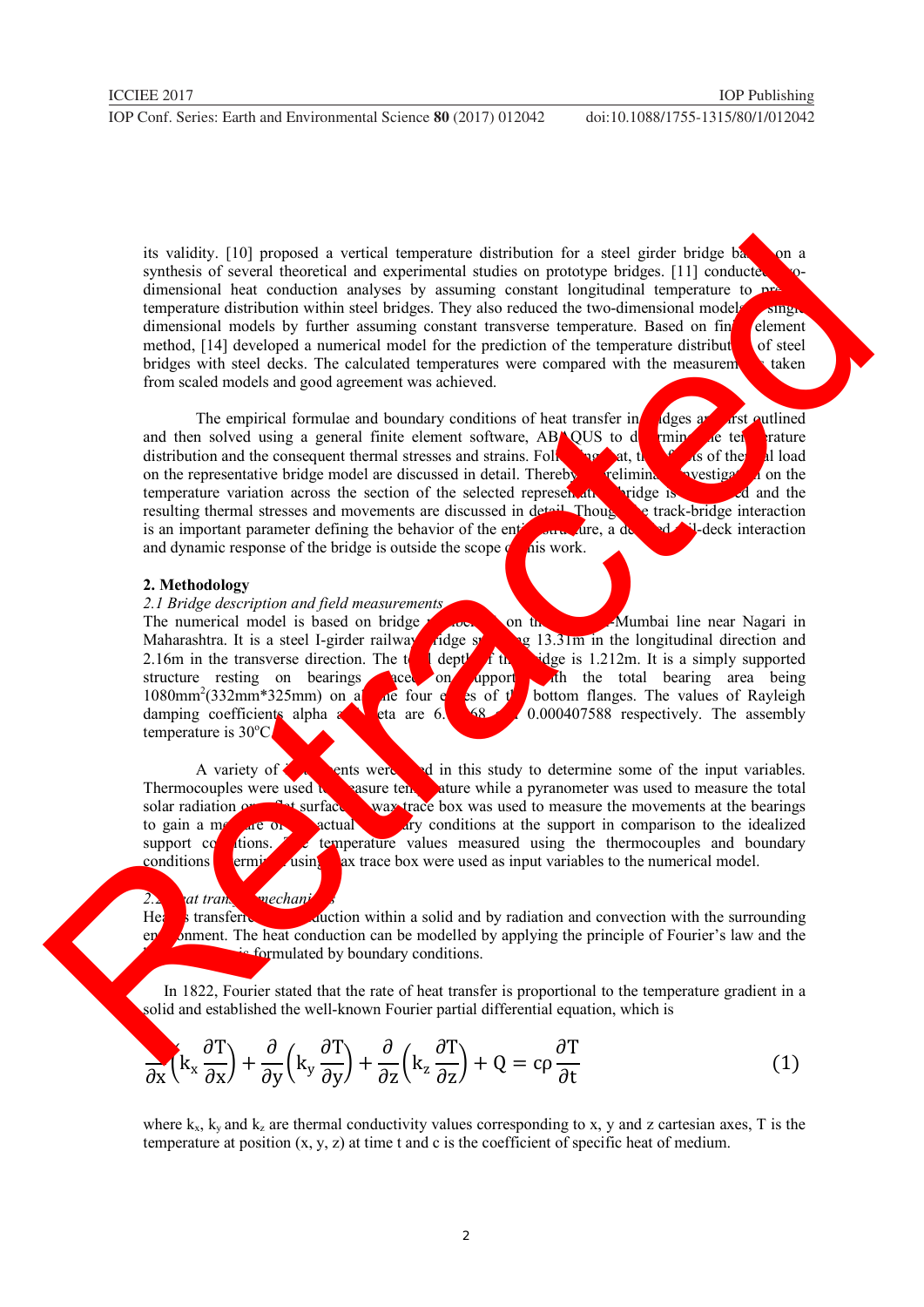ICCIEE 2017 **IOP** Publishing

The material is a continuum, isotropic and homogeneous. After the hydration of  $\zeta$  and in concrete bridge and the action of welding in steel bridge, the rate of heat generation  $Q$  can be zero.Considering heat exchange, the boundary condition is expressed as follows:

$$
k\left(\frac{\partial T}{\partial x}n_x + \frac{\partial T}{\partial y}n_y\right) + q = 0\tag{2}
$$

where n<sub>x</sub> and n<sub>y</sub> are direction cosines of the unit outward normal vector to the bundary surface and  $\alpha$ is rate of heat exchanged between the boundary and environment per unit area.

### *2.3 Temperature components*

According to the different effects, the thermal load can be classified as effective temperature difference, de the short of the state of effective temperature difference and horizontal temperature difference, defined by low by and effective temperature, which accounts for expanding and contracting of bridge components in the longitudinal direction, is the weighted mean value of temperature distributed along the cross section. The vertical temperature difference, which results in supplementary  $\epsilon$  final axial forces and bending moments in the vertical plane when the section ends are restrained, refers to the difference of temperatures between the top surface and other levels in the cross section. The horizontal temperature difference, which induces secondary internal axial forces and bending momentum horizontal plane if the deformation is constrained, represents the difference of temperatures between two positions on the same level in the cross section. According to the definition,  $\epsilon$  effective temperature  $T_e$ , vertical temperature difference  $T<sub>v</sub>$  and horizontal temperature difference h can be expressed as: The matrix is a southern interaction of the distribution of the distribution of  $\frac{d^2y}{dx^2}$  (a)<br>  $\frac{d^2y}{dx^2}$  (b)  $\frac{dy}{dx}$  (c)  $\frac{dy}{dx}$  (c)  $\frac{dy}{dx}$  (c)  $\frac{dy}{dx}$  (c)  $\frac{dy}{dx}$  (c)  $\frac{dy}{dx}$  (c)  $\frac{dy}{dx}$  (c)  $\frac{$ 

$$
T_e = \frac{1}{A} \iiint_A T(x, x)z dx dx
$$
\n
$$
T = \frac{H}{A} \iiint_T (x, x)z dx dx
$$
\n(3)

$$
T_v = \frac{N}{I_x} \iint_A T(x, y)
$$
(4)  

$$
T_h = \frac{W}{I_y} \iint_A T(x, y) x dx dy
$$
(5)

2.4 Thermal strain and deformation and strain and deformation of two deformation of two deformation of two deformation  $\frac{d}{dx}$  deformation  $\frac{d}{dx}$  deformation  $\frac{d}{dx}$  deformation  $\frac{d}{dx}$  deformation  $\frac{d}{dx}$  defor and strains are basically of two types, i) expansion or contraction of length due to an increase or decrease in overall average temperature respectively or ii) bending of members due to the presence of a temperature gradient throughout the depth. The geometric deformations of a structure are a function of meeture. Overall increase or decrease in temperature will lead to expansion or contraction thermal strain Et, that develops as a structure is subjected to change in temperature  $\Delta T$ , can be estimated by,

$$
\epsilon t{=}\alpha.\Delta T
$$

$$
(6)
$$

where  $\alpha$  is the coefficient of thermal expansion.

Thermal strain is usually designated as positive when it represents expansion and negative when it represents contraction. Following the definition of engineering strain, the change in length ∆L is given by,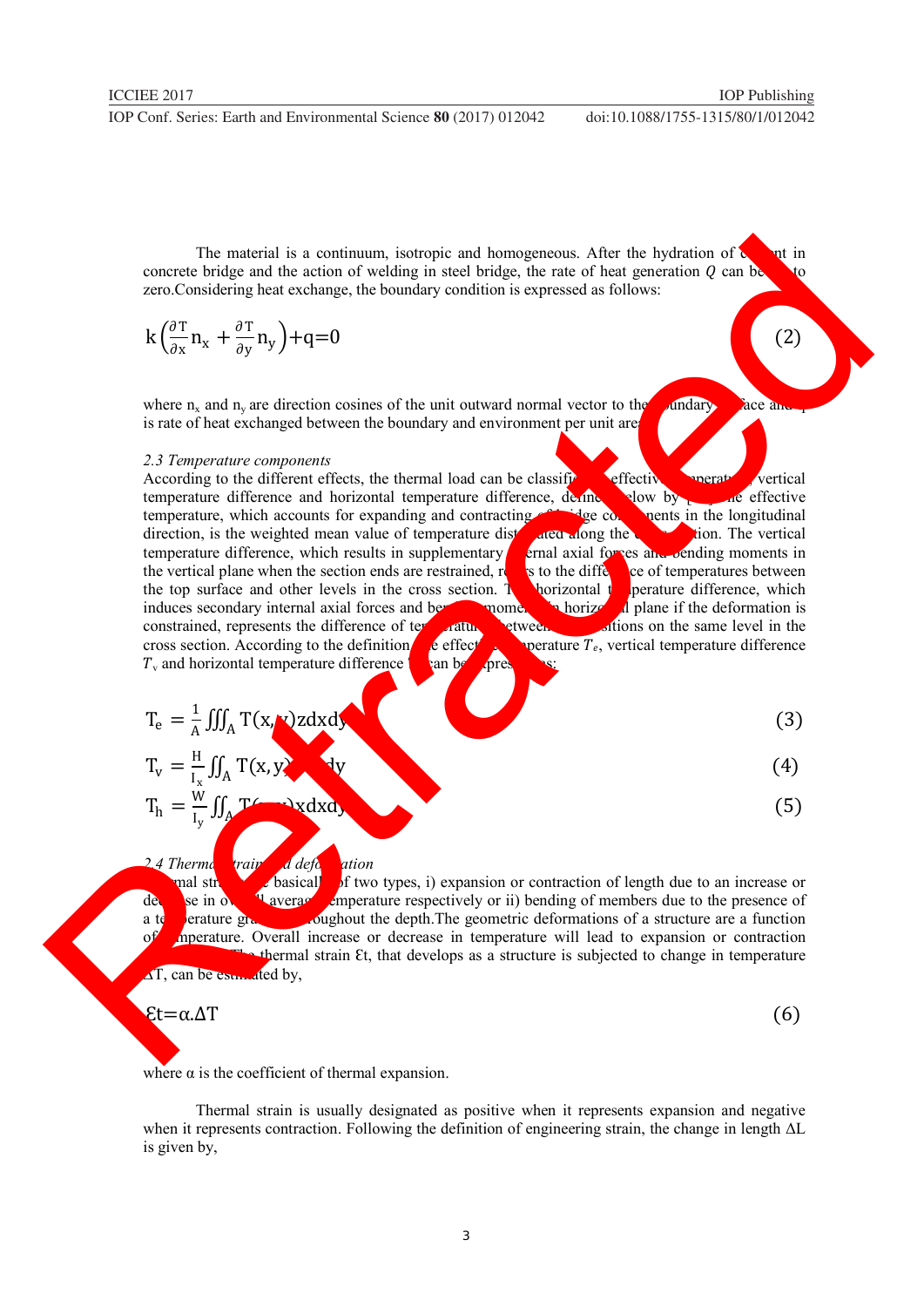$\Delta L = \epsilon t \cdot L = \alpha \cdot \Delta T \cdot L$ 

where L is the length of the structure in the direction considered. This is the maximum  $\sim$ length possible when the material is able to expand and contract freely, in the case of which thermal stresses are produced.

A member whose ends are not restrained against rotation bend in the presence of a thermal gradient present within the member. This phenomenon is known is thermal bowing is strated in figure1. For simply supported structures, when the bottom portion is warmer an the total the stresses developed will be additive to those stresses caused by live and dead loads and vice v

Figure 1. het<sub>hermal</sub> bowing thermal

2.5 Thermal finite element analysis using ABAQ<br>The partial differential equations

 $\epsilon$  heat  $\epsilon$  inster section are solved using the general finite element software  $ABAQ$  BAQUS has significant capabilities that are used to solve multiphysics problems. The entire bridge with bearing was modelled and a fully coupled temperature-<br>displacement analysis conducts. The individual member components of the bridge namely the The individual member components of the bridge namely the top and bottom flanges, we stiffened as homogeneous deformable planar shell elements and  $\bullet$  assembled to form the 3D bridge model. The shell element is considered rather than a solid ent for better modelling of the thermal bowing phenomenon and to neglect the electric variature. neglect the effect of temperature gradual members of the individual members owing to the negligible the set of the individual members owing to the negligible the set of steel corresponding to both thermal negligible thickness of shell elements. The material properties of steel corresponding to both thermal analysis and the consequent tress analysis are given as input. The material properties of steel are  $\frac{1}{2}$  able 1.  $\Delta L = E(t) = \alpha \Delta T$ .<br>
where I. is the largel of the structure in the direction considered This is the resistance<br>
Engineering consider and the material is obtained and contract firedly, in the case of which<br>
structure which c

| Table 1. Material properties of steel |                          |
|---------------------------------------|--------------------------|
| <b>Material Property</b>              | <b>Steel</b>             |
| Density                               | 7850 Kg/m <sup>3</sup>   |
| Young's Modulus                       | 200000 N/mm <sup>2</sup> |
| Poisson's Ratio                       | 0 <sub>3</sub>           |
| Coefficient of Thermal                | $12e-6$ mm/mm.K          |
| Expansion                             |                          |
| Thermal Conductivity                  | 43 W/m.K                 |

A fully coupled steady state temperature-displacement analysis is executed to establish the temperature distribution field throughout the bridge and the consequent thermal stresses and strains in the structure. A good choice of time step is of vital importance, since too large of a time step may miss the peak point of interest while too small of a step leads to poor economy in computer time. The time step depends on the type of the governing partial differential equation and the features of the input. A reasonable time step was chosen for this process. Simply supported boundary conditions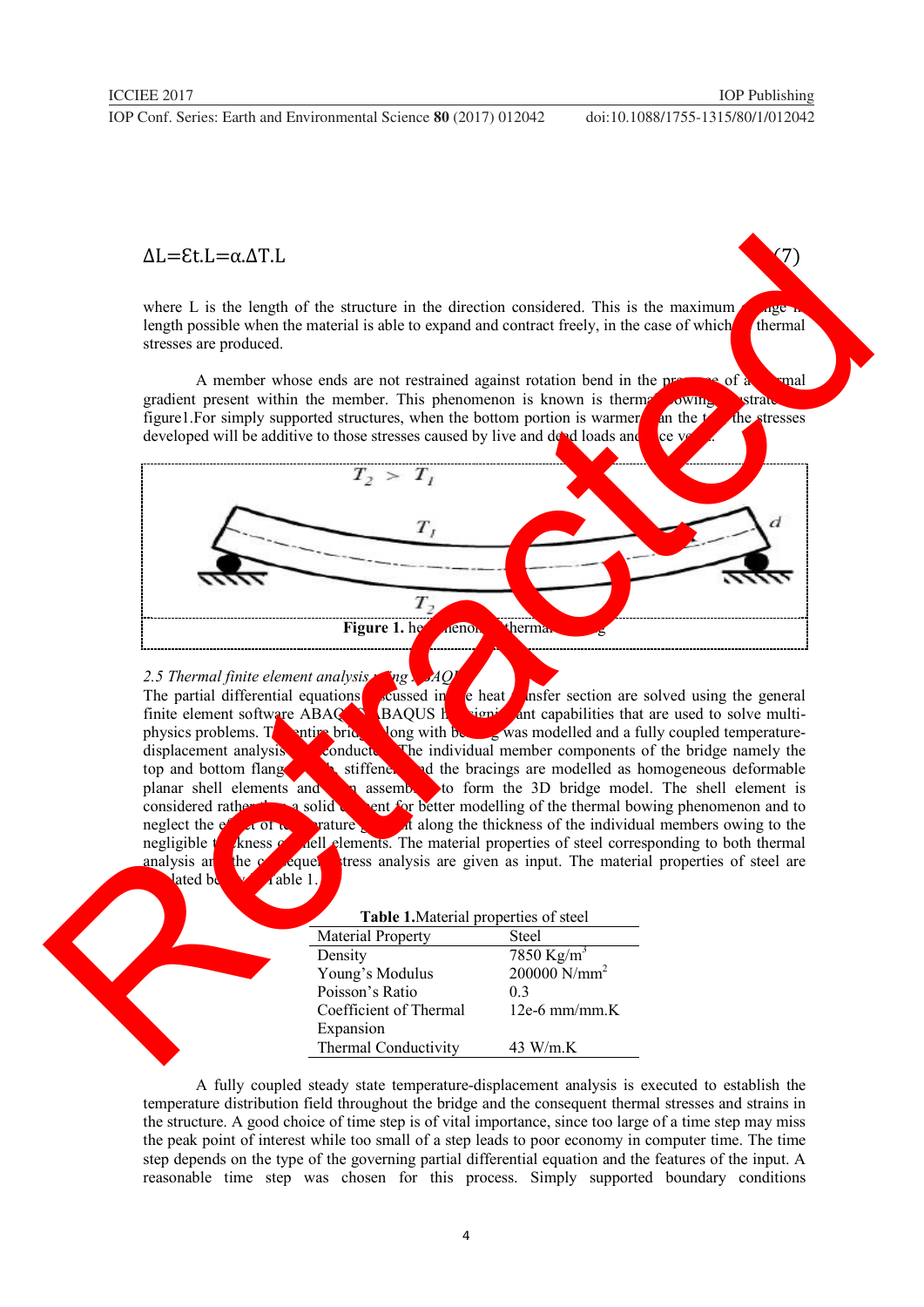$(U1=U2=U3=0$  at one end and  $U1=U2=0$  at other end, where U1 is the displacement along to verse direction,  $U2$  is the displacement in the vertical direction and  $U3$  is the displacement along longitudinal direction) were assigned at the bearing areas and three different types of analysis we conducted, them being: a temperature difference of  $0.2^{\circ}$ C across the depth of the b temperature values 1)  $27^{\circ}$ C, 2)  $30^{\circ}$ C and 3)  $40^{\circ}$ C. Element sizes have a significant efter on the accuracy of the results. To determine whether the element size is sufficiently fine, the number of elements is incrementally increased and comparisons are made between consequent analyses. Results. obtained from the model with a certain number of elements can be compared to the obtained from the model with increased number of elements. If no significant difference is  $\alpha$  sive  $\alpha$  been them, then the mesh can be deemed adequately fine. Usually the mesh convergence process involves the comparison of strain energy in the whole body with respect to the number  $\epsilon$  lements corresponding to the element size. Detailed analyses evaluating mesh sensitives that showed the sensitivity showed that can element size of 28 mm is reasonable enough for the thermal analysis. Aspect ratio mm is reasonable enough for the thermal analysis. Aspect ratio is a forther meshing factor that can influence the accuracy of the results. Therefore, to avoid excessive distortion of the elements, the aspect ratio of elements must be limited. A 4-node thermally compled, download except at the elements must be limited. A aspect ratio of elements must be limited. A 4-node thermally coupled, doubled, general-purpose shell element with finite membrane strains named  $S4T$  is the purpose of this purpose. shell element with finite membrane strains named S4T  $\mu$  and  $\mu$  this process. The meshed bridge model is presented below in figure 2. (Using the control and UII+10-0 and a control and solution and D is the displacement along the control and the control and the displacement and the control and the control and the control and the control and the control a

**Figure 2.** Meshed model

### **3. Results and discussion**

The following results are obtained after conducting a coupled temperature-displacement analysis on the bridge model. The various stresses and strains along the local axes are plotted below. The **Exactlerier field distribution, which is the output from the heat transfer analysis and the thermal** stresses and strains, which are the significant output from the general static stress analysis are shown below. These results are then studied in detail to draw conclusions about the impact of thermal loads on the structural behaviour of the structure.

### *3.1 Nodal temperature-NT11*

Figure 3 to 5 shows that a linear vertical temperature gradient exists along the depth of the steel bridge. This is due to the high thermal conductivity value of steel, since steel is a very good conductor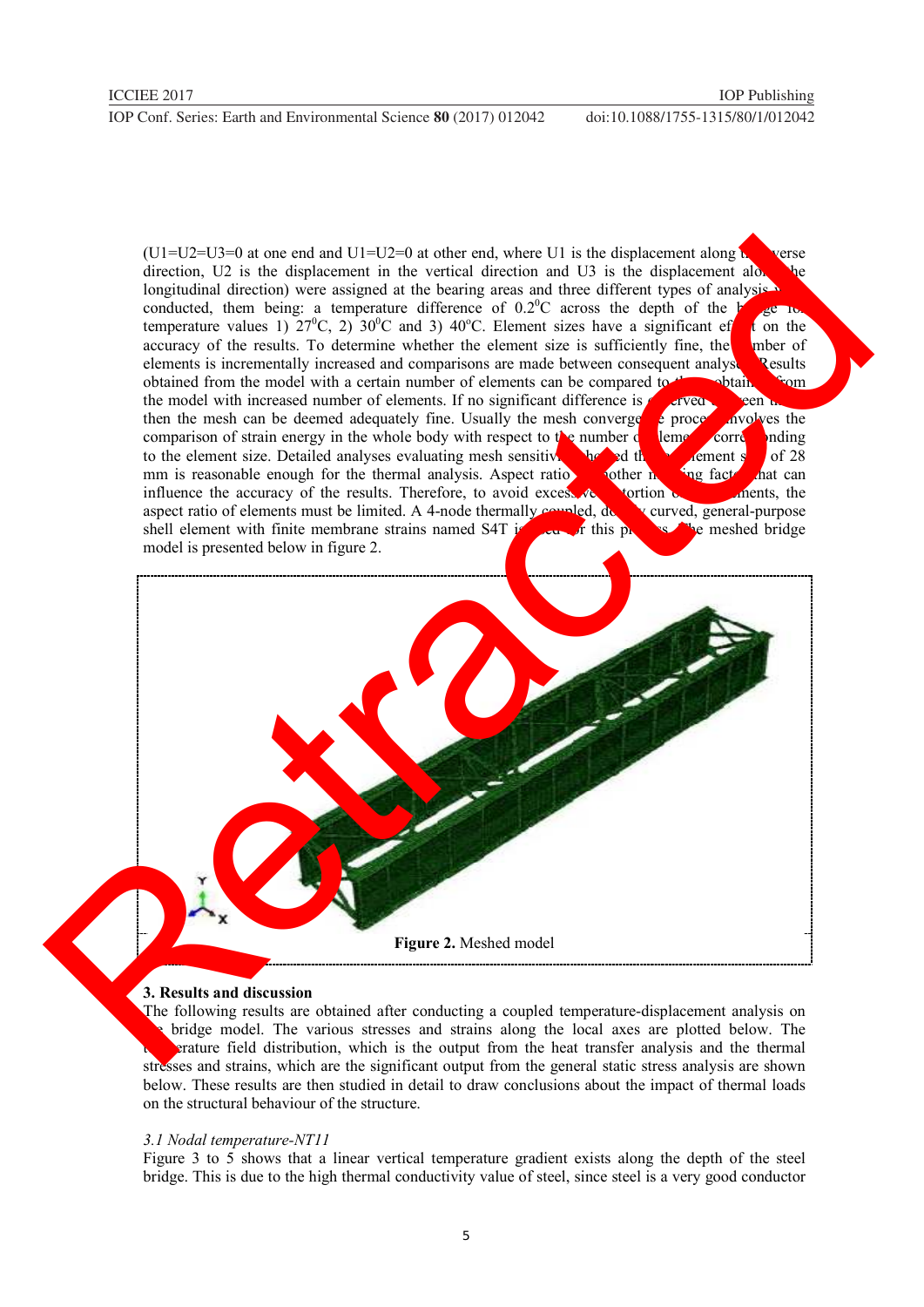of heat. In the case of concrete which has a lower thermal conductivity when compared to steel, a nonlinear vertical gradient will be prevalent. The minimum and maximum temperatures recorded using the thermocouples during the field measurements and which were input as a variable field in the numerical thermal analysis, which are  $27^{\circ}$ C and  $40^{\circ}$ C respectively, is well within the specified range 70<sup>o</sup>C as specified by [9] and -17<sup>o</sup>C to 48<sup>o</sup>C as per [2]. According to [6], the uniform to perature component depends on the minimum and maximum temperature that the bridge is  $\epsilon$  exted to experience while the vertical temperature differences are considered by using an equivalent linear temperature difference components,  $\Delta T_{\text{heat}}$  and  $\Delta T_{\text{cool}}$ . When the bridge is heated up top surface is warmer than the bottom and  $\Delta T_{\text{heat}}$  is taken as 15°C. When the bridge is contract down, the bottom surface is warmer than the top and  $\Delta T_{cool}$  is taken as 18<sup>o</sup>C.

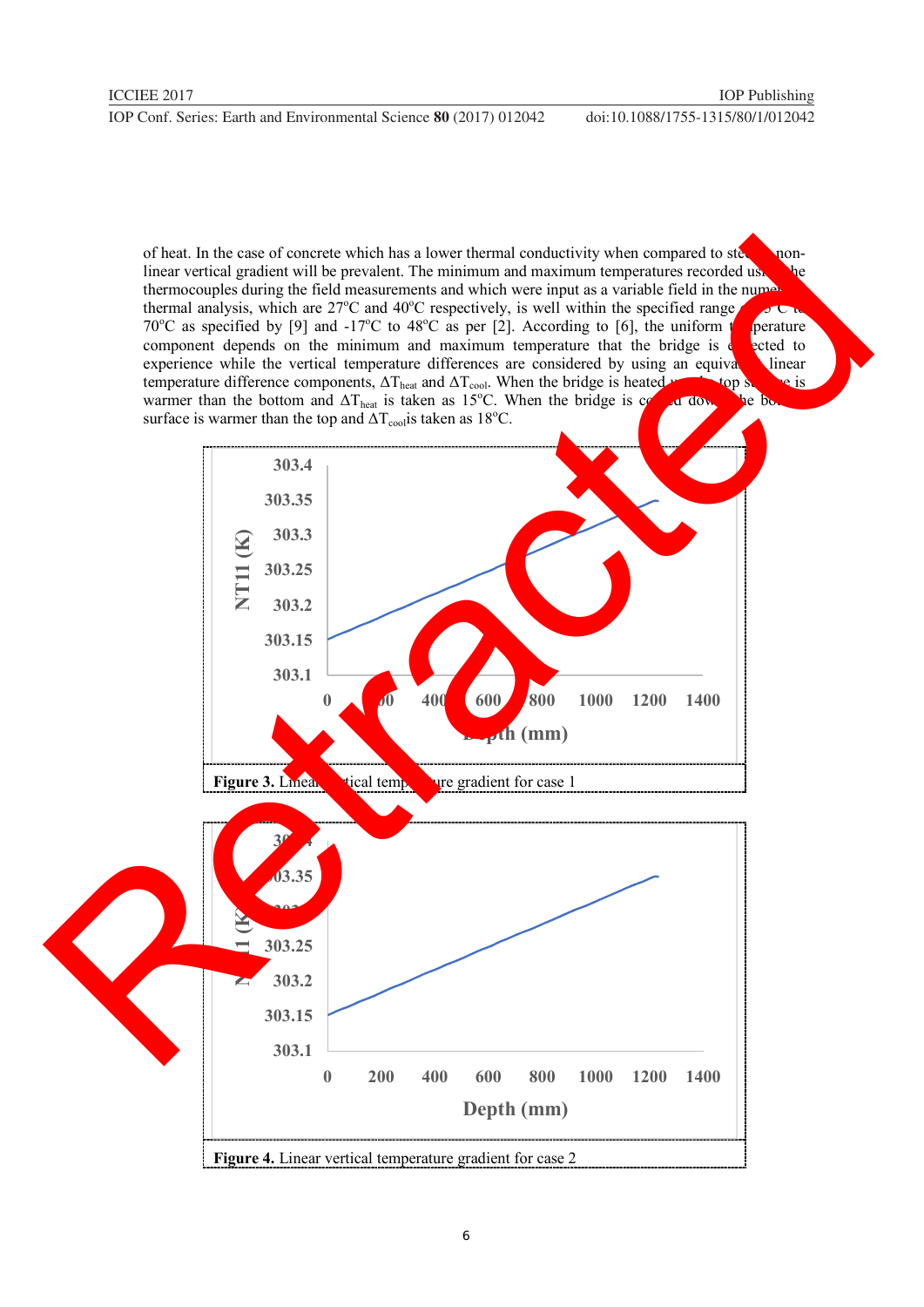

*3.2Normal stresses-S11&S22*  e stresses and from compression in the lower flange to stress and the stresses vary from compression in the lower flange to tension in the upper flange, while the stresses are higher when contracted to the compression of the compression of the compression of the compression of the compression of the compression of the compression of the compres ared to the compressive stresses since the temperature at the top at of the compressive stresses since the temperature at the top flange is higher when compared to the bottom flags of the bottom flags of the bottom flags of the bottom flags of the bottom flags of the bottom flags of the bottom flags of the bottom flags of the bottom flags of the bot

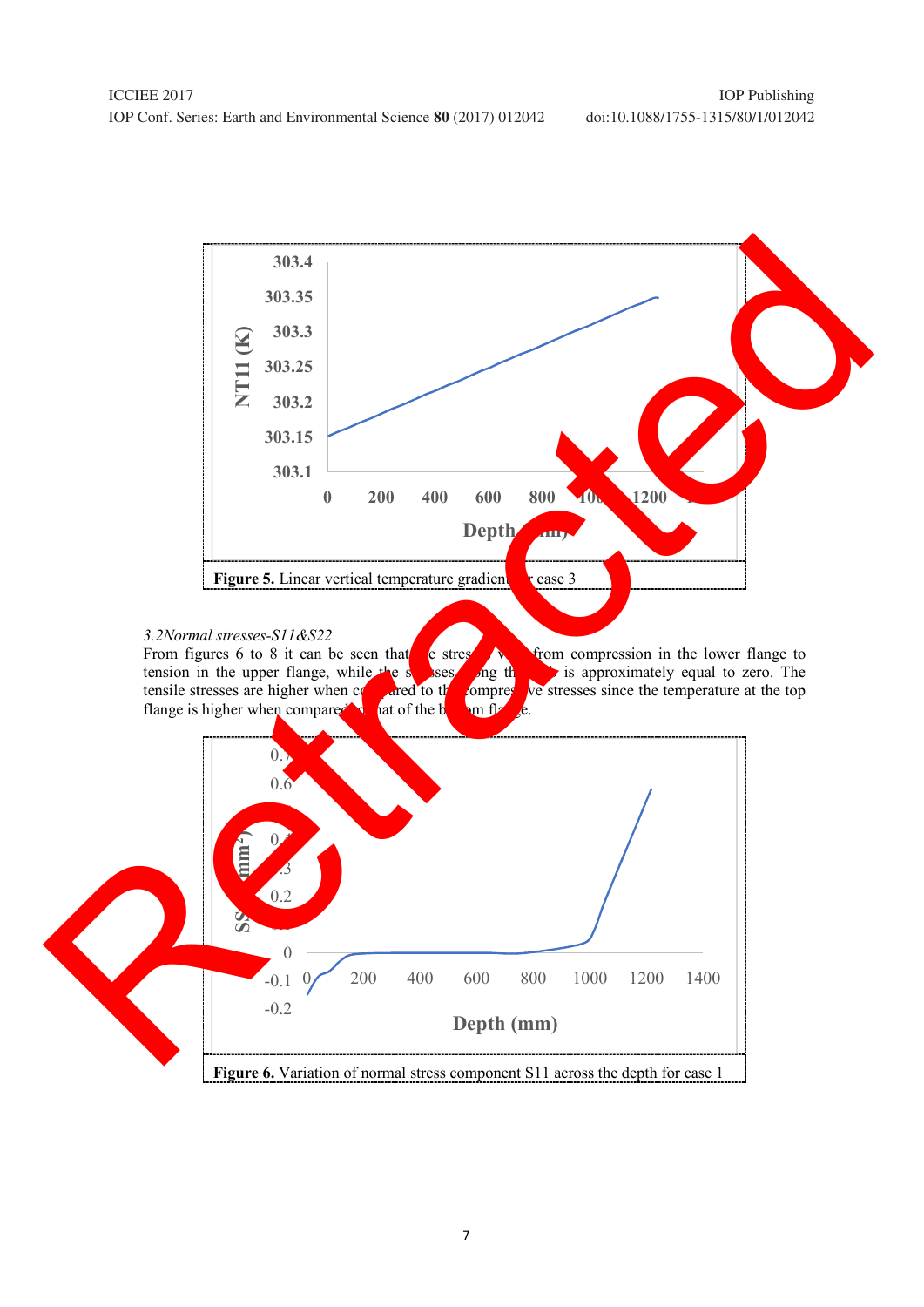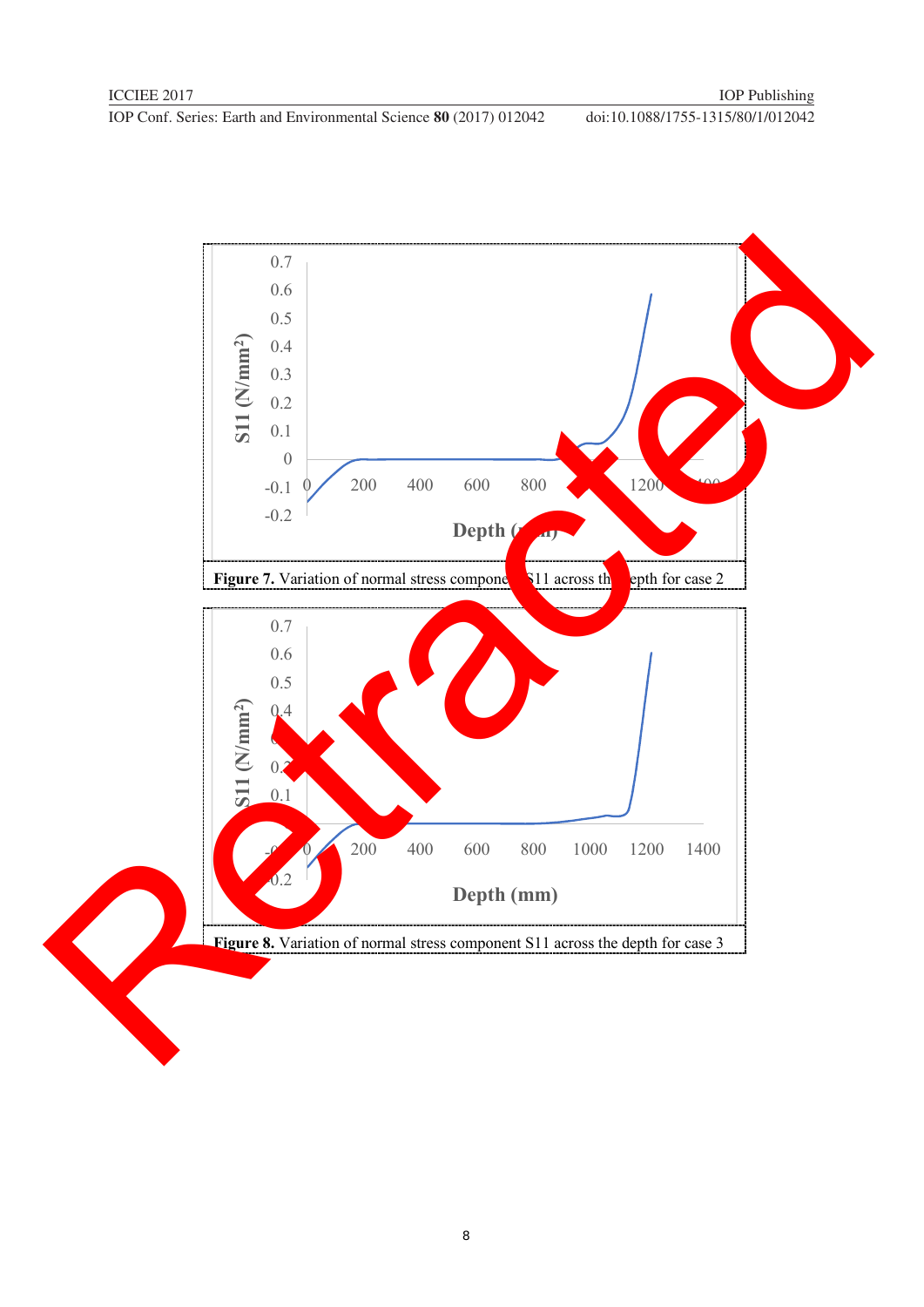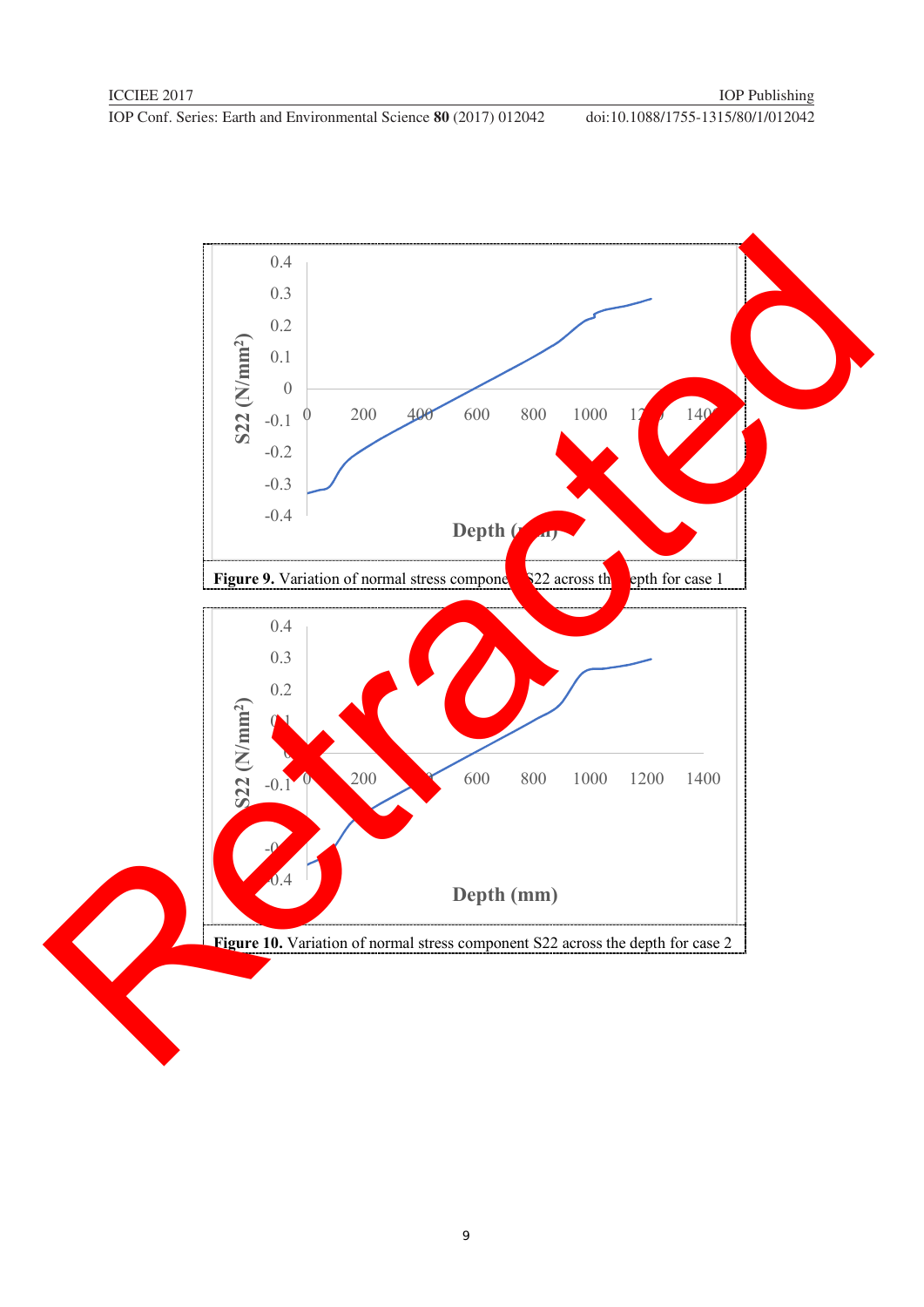

A linear stress variation along the depth of the bridge is seen in figure 9 to 11 ranging from sion in lower flange to tension in **per flame** This also proves the phenomenon of thermal compression in lower flange to tension in  $\rho$  per flame. This also proves the phenomenon of thermal bowing indicating that the section arches up when the surface is warmer than the bottom one leading to compressive stresses at the bottom and the sature is warmer than the bottom one leading to compressive stresses at the bottom and the side stress at the top.According to [9], design of steel railway structures usually is  $\frac{1}{2}$  on a wide line stress level that is some fraction of the minimum steel railway structures usually is based on a working stress level that is some fraction of the minimum vield strength of the material will value is  $\frac{1}{\sqrt{2}}$  as 0.55, allowing a safety factor of 1.82 material. This value is usually the material material. The material value is usually the material strength of  $1.82$  structural steel with a yield strength of  $250$ against yielding of  $\epsilon$ el. Hence working structural steel with a yield strength of 250  $N/mm^2$  is 137.5  $N/m$  $\mathbf{r}$  maximum stress obtained is 0.6 N/mm<sup>2</sup> experienced by the upper flange for a temperature of  $\frac{3}{5}$  K. Hence this case thermal stresses accounts for 0.4% of the entire working stress and does not the entire working stress and does not the strength criterion of the structure. But when the working stress and does not significantly affect the strength criterion of the structure. But when the field temperature is higher that the maximum value considered then there may be higher thermal stresses which was stressed which may severely affect the ultimate limit states of the structure.

### 3.3 Shear s

 $\frac{12}{\sqrt{10}}$   $\frac{1}{\sqrt{10}}$  there are shear forces at the supports or restraints giving rise to shear stresses at the right end which is the pin support  $\epsilon$  bearing  $\epsilon$  a. There are comparatively higher stresses at the right end which is the support support support support support along all the three mutually perpendicular directions is arrested givest rise to greater stresses when compared to the left end which is the roller support which allows along the longitudinal axis.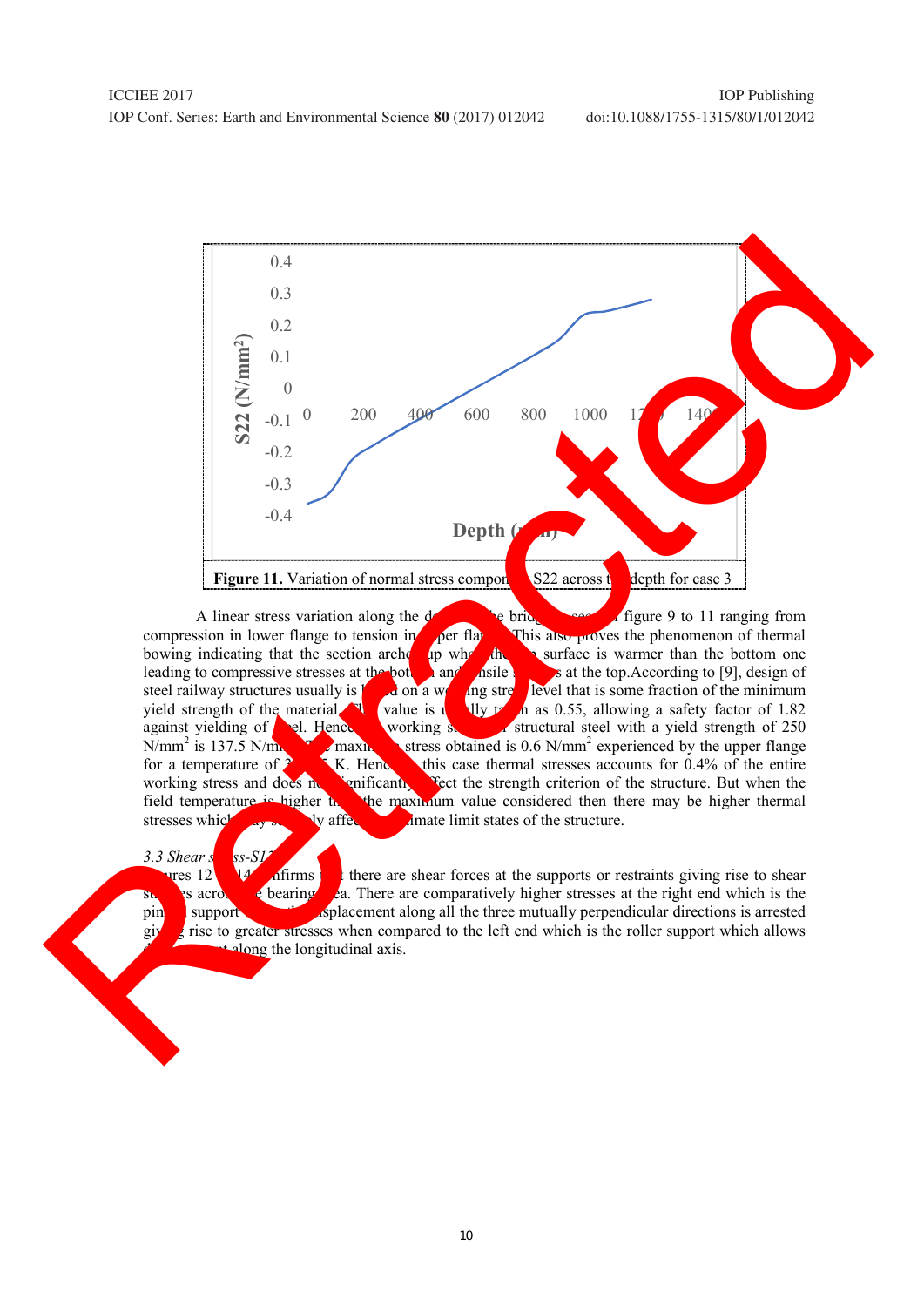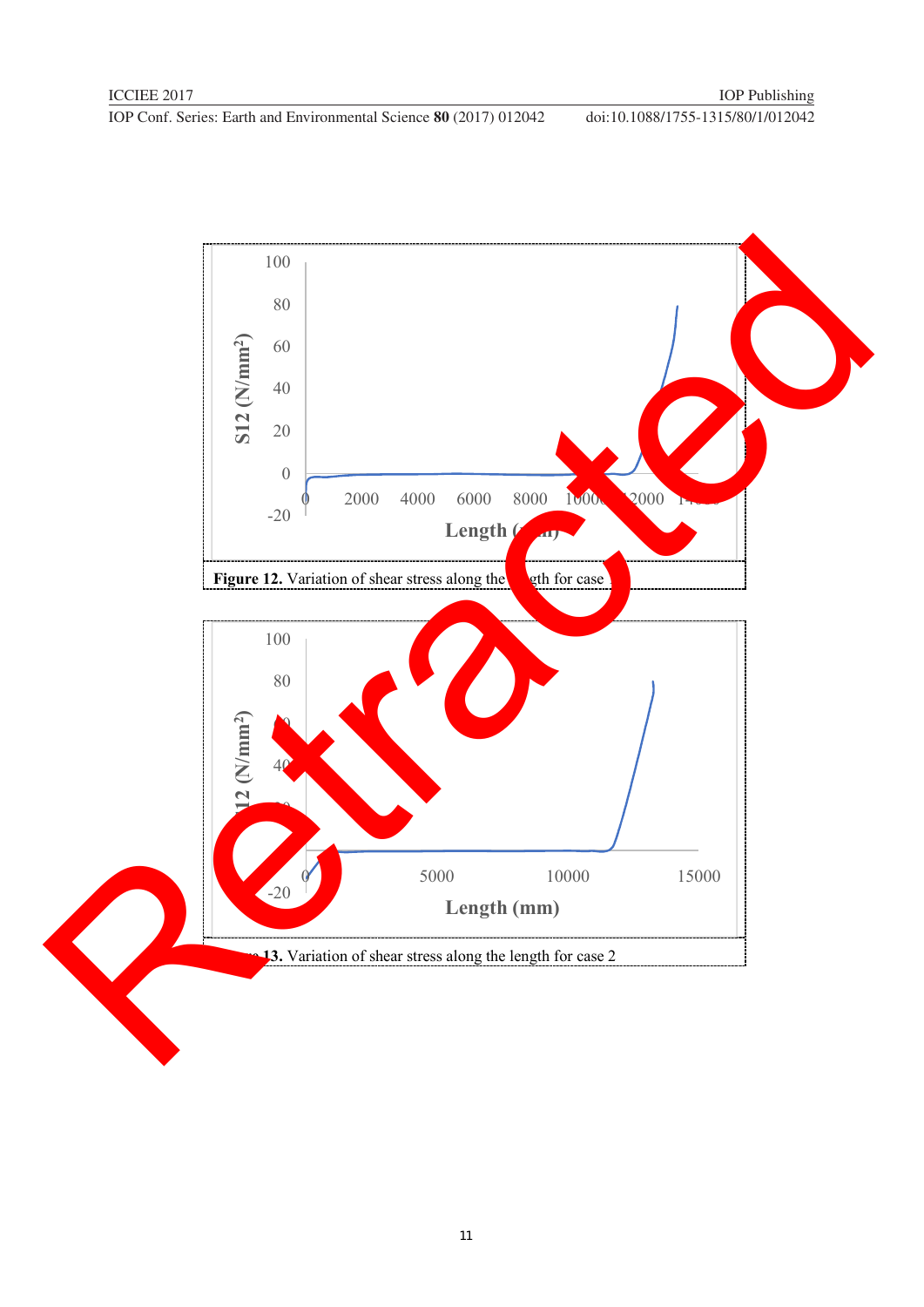

*3.4 Displacement along vertical direction-*<br>Figures 15 to 17 shows the vertical defletion along Figures 15 to 17 shows the vertical deflection along the length of the bridge. The deflection limit as specified by [9] should not be greater  $\frac{1}{2}$   $\frac{1}{2}$  (deflection figures). The maximum specified by [9] should not be greater than 1/6 (deflection) length of the girder). The maximum deflection obtained in our case  $\frac{1}{2}$  2.659/133<sup>1</sup> = 0.000<sup>1</sup> which is less than the specified limit of 0.001. Hence the serviceability  $\mathbf{t}$  is tate of the bridge is not greatly affected. But in case of higher temperature, the definition may be limit and this may influence the bridge-rail temperature, the deflection may execute the permit and this may influence the bridge-rail interaction which may vertice when we have been well as a set of the rail leading to track irregularity. vertical which when which which which which which we rail leading to track irregularity.

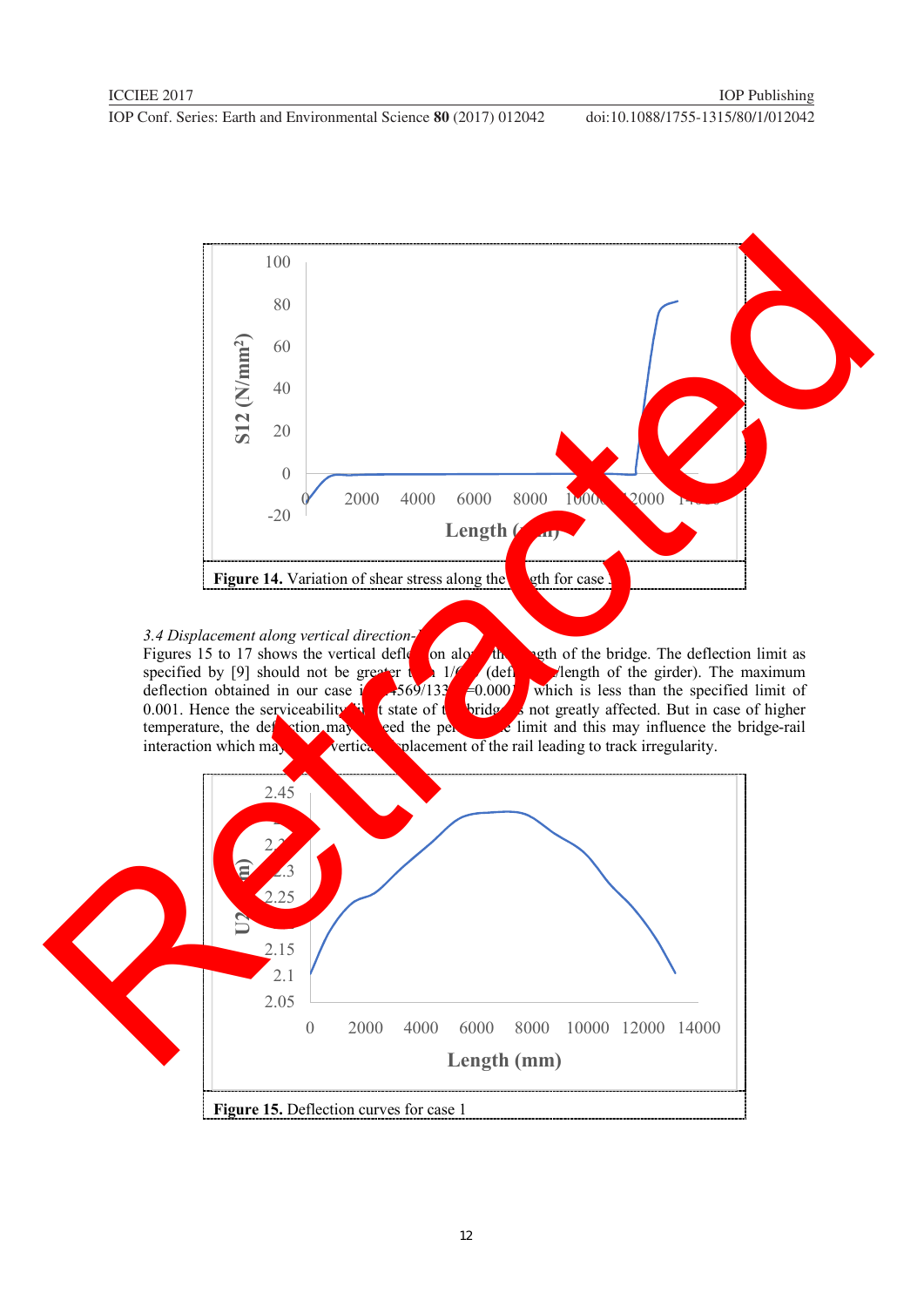

### *3.5 Displacement along longitudinal direction-U3*

It can be clearly noted from figures 18 to 20. That the maximum longitudinal displacement occurs at the left side roller support while there is zero displacement at the right side pinnedsupport. This vement is usually accommodated by expansion joints and bearings. According to [9], where provision for expansion and contraction, due to change in temperature and stress, is necessary, it shall be provided to the extent of not less than 25mm (1in) for every 30m (100ft) of span. The expansion bearings shall allow free movement in a longitudinal direction and at the same time prevent any transverse motion which corroborates our support conditions. [2] specifies a limit of 1 to 1¼ inches of movement for each 100 feet of span length. The maximum longitudinal displacement obtained is 49.327mm. Since this displacement is greater than the specified minimum displacement of 25mm, expansion joints should be provided at the ends of the girder.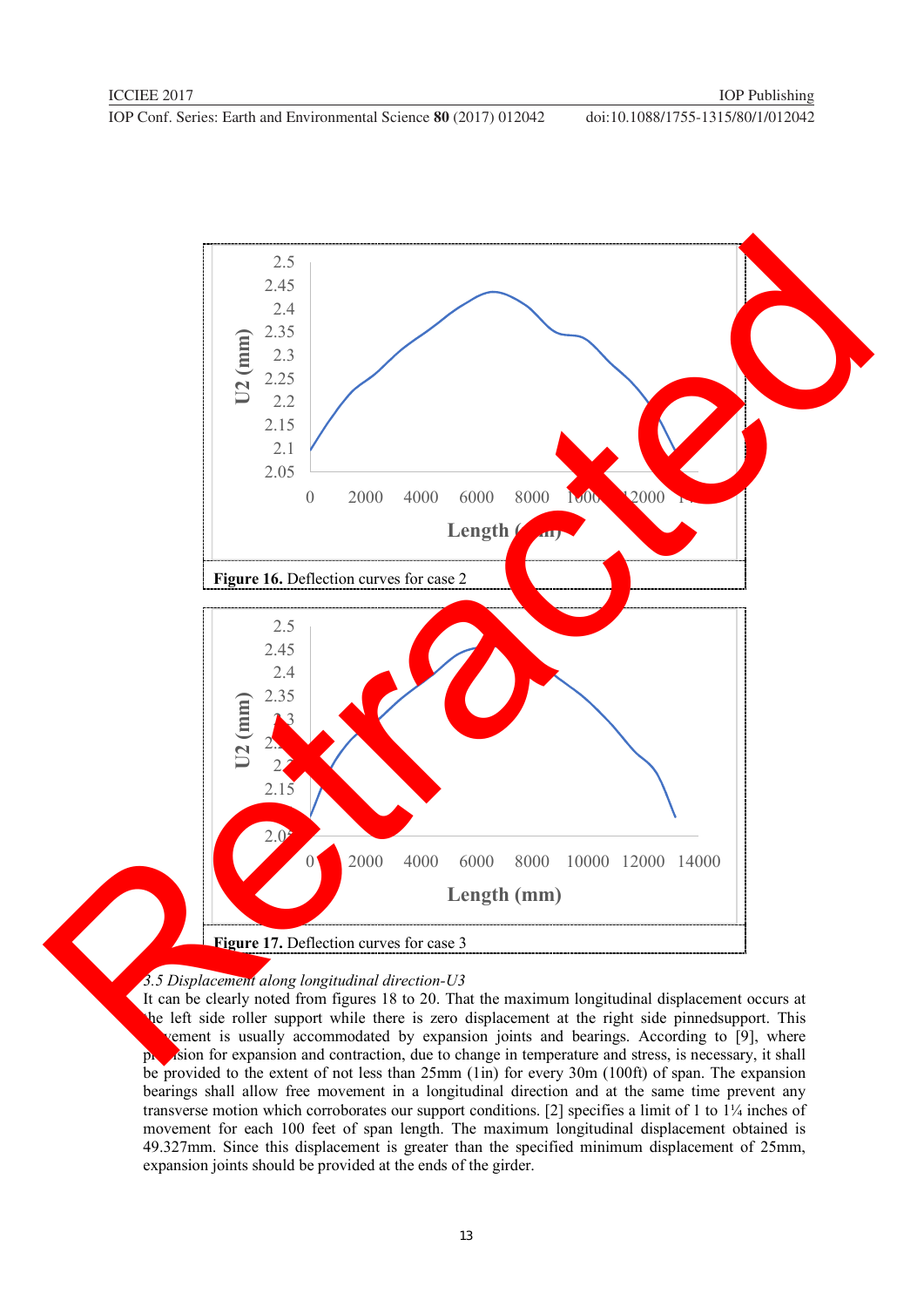

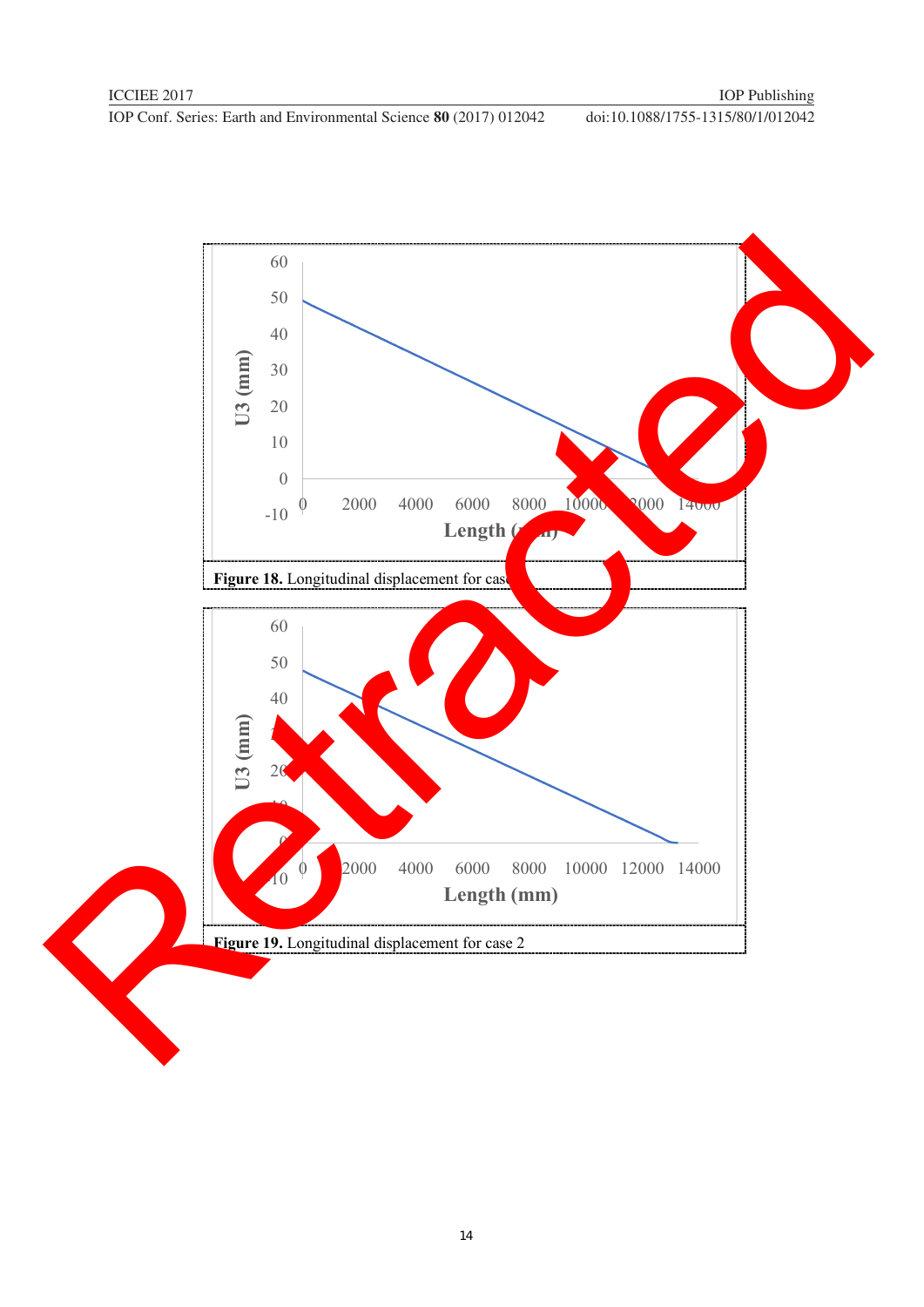

**4. Conclusions**<br>The main aim of this study is to demon ate the **chain a** steel determined and serviceability limit states. railway bridge on its structural behaviour and its Due to continuous climatic fluctures. Due to continuous climatic fluctures in the surface environment, it is inevitable that structures are constantly subjected to var  $\frac{1}{2}$  temperature  $\frac{1}{2}$  in temperature gradients within them. The temperature subsection temperature gradients within them. The thermal loads depend on various factors like amount solar radiation, precipitation type and amount, wind effects, geography and solar structure, orientation, material properties, geometry and so on. wind effects, geographic location of the structure, orientation, material properties, geometry and so on.<br>Thermal loads in structure with the mal strains and in case these strains are restricted, stresses mal strains and in case these strains are restricted, stresses develop within the member. Hence it is of utmost importance that the thermal loads must be considered in the design in  $\alpha$  is to produce safe and reliable structures. This study includes field measurements for a mum analysis. A fully coupled temperature-displacement analysis is performed  $\alpha$  the selected bridge model using the finite element software ABAQUS. After analysing the structure response of the structure response of the structure steel bridge subjected to linear vertical temperature gradient it was continuous continuous minimum and maximum temperature the bridge is subjected to during its lifetime is with  $\epsilon$  permised to range as specified by the codal provisions, then the thermal stresses and as with the permissible range as specified by the codal provisions, then the thermal stresses and strains also tend to be without significantly affecting the performance of the structure. In other cases where there are extreme temperature fluctuations diligent care should be taken where the structure since increase in temperature leads to loss of strength and stiffness in  $m$  arying temperatures causes varying thermal loads inducing fluctuating stresses which causes fatigue failure in members and connections. Continuous large expansion and contraction due to increase or decrease in temperatures respectively in expansion devices may lead to its early failure and **repeated repair and replacement thereby increasing its maintenance cost. Numerical analysis provides** a perfect approach to predict the thermal loads and the resulting thermal movements and stresses. However, these approaches are input parameters dependent and hence the predicted results and values of the various stresses and strains may deviate from the actual case since some of the input or predefined field variables are dependent on environmental factors and are subjected to changes from time to time.  $\frac{3}{2}$ <br>  $\frac{1}{2}$ <br>  $\frac{1}{2}$ <br>  $\frac{1}{2}$ <br>  $\frac{1}{2}$ <br>  $\frac{1}{2}$ <br>  $\frac{1}{2}$ <br>  $\frac{1}{2}$ <br>  $\frac{1}{2}$ <br>  $\frac{1}{2}$ <br>  $\frac{1}{2}$ <br>  $\frac{1}{2}$ <br>  $\frac{1}{2}$ <br>  $\frac{1}{2}$ <br>  $\frac{1}{2}$ <br>  $\frac{1}{2}$ <br>  $\frac{1}{2}$ <br>  $\frac{1}{2}$ <br>  $\frac{1}{2}$ <br>  $\frac{1}{2}$ <br>